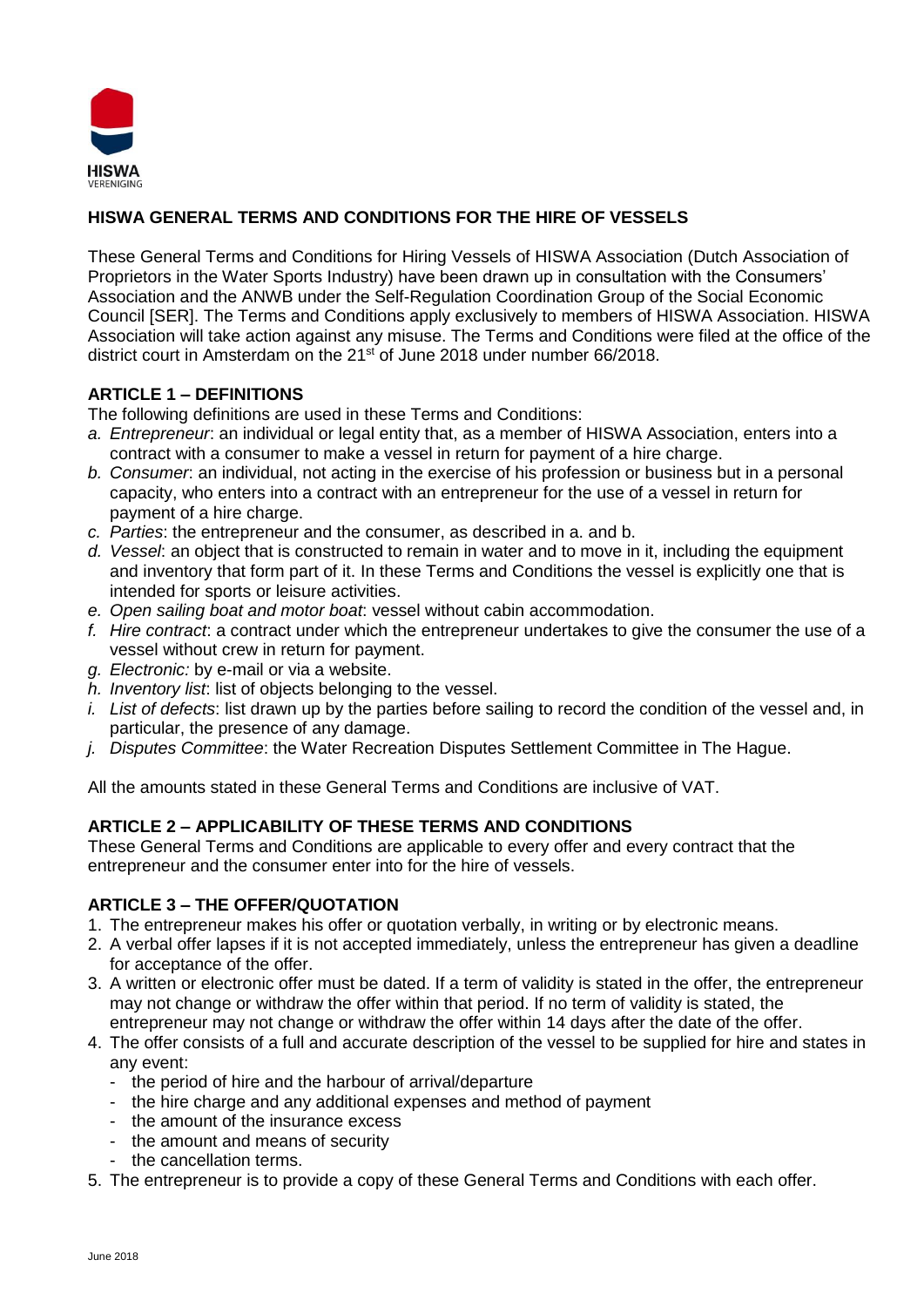## **ARTICLE 4 – THE CONTRACT**

- 1. A contract is formed once the consumer accepts the entrepreneur's offer. If the consumer accepts this offer by electronic means, the entrepreneur sends the consumer a confirmation by electronic means as well.
- 2. All contracts are recorded preferably in writing or by electronic means.
- 3. In the case of a written contract the entrepreneur must always give the consumer a copy.

## **ARTICLE 5 – THE PRICE AND PRICE ALTERATIONS**

- 1. The entrepreneur and the consumer agree in advance:
	- what hire charges and, if applicable, what extra costs the consumer has to pay and
	- whether the entrepreneur is permitted to alter the price at random times and if so, under what conditions.
- 2. The entrepreneur may always pass on the consumer any changes in taxation, excise duties and similar levies imposed by the government.

## **ARTICLE 6 – CONDITIONS OF PAYMENT**

- 1. The consumer must pay the hire charges within 14 days after receipt of the invoice, but in any case on the date on which the agreed hire period begins. He can pay at the entrepreneur's office or by transfer to a bank account specified by the entrepreneur.
- 2. If the consumer fails to pay on time, he is in default without the entrepreneur having to send him notice of default. Nevertheless, after the payment date has passed the entrepreneur will send one more payment reminder to the consumer, at no charge, in which the entrepreneur draws the attention of the consumer to his default and gives him the opportunity to pay the account within 14 days. In the payment reminder the entrepreneur also mentions the extrajudicial collection costs for which the consumer will be liable in the event of late payment.
- 3. If the 14-day period referred to in clause 1 has elapsed and the consumer has not yet paid his account, the entrepreneur is authorized to demand payment of the amount due, without the need to serve notice of default on the consumer. The entrepreneur is permitted to charge the associated extrajudicial collection costs in all reasonableness to the consumer. Maximum amounts are applicable, as provided for in the Dutch Extrajudicial Collection Costs (Fees) Decree. Subject to legislative changes, these maximum amounts are:
	- 15% on the first €2,500, with a minimum of €40
	- $-10\%$  on the next  $\text{\textsterling}2,500$
	- $-5\%$  on the next  $\epsilon$ 5,000
	- 1% on the next €190,000
	- 0.5% on the remainder, with a maximum of €6,775.

## **ARTICLE 7 – CANCELLATION**

- 1. If the consumer wishes to cancel the hire contract, he must inform the entrepreneur as soon as possible in writing or by electronic means. If the consumer cancels, the entrepreneur can claim fixed compensation amounting to:
	- 15% of the agreed hire charges in the event of cancellation at least three months before the commencement of the hire period
	- 50% of the agreed hire charges in the event of cancellation at least two months before the commencement of the hire period
	- 75% of the agreed hire charges in the event of cancellation at least one month before the commencement of the hire period
	- 100% of the agreed hire charges in the event of cancellation within one month of the commencement of the hire period or on the date of commencement of the hire period. All the aforementioned compensation amounts are subject to a minimum of €65.
- 2. If the consumer cancels a hire contract under which the hire charge is €250 or less, other compensation amounts apply than those referred to in clause 1. In these cases the entrepreneur can claim fixed compensation amounting to:
	- 10% of the agreed hire charges in the event of cancellation at least one week before the commencement of the hire period
	- 50% of the agreed hire charges in the event of cancellation at least two days before the commencement of the hire period
	- 100% of the agreed hire charges in the event of cancellation within two days before the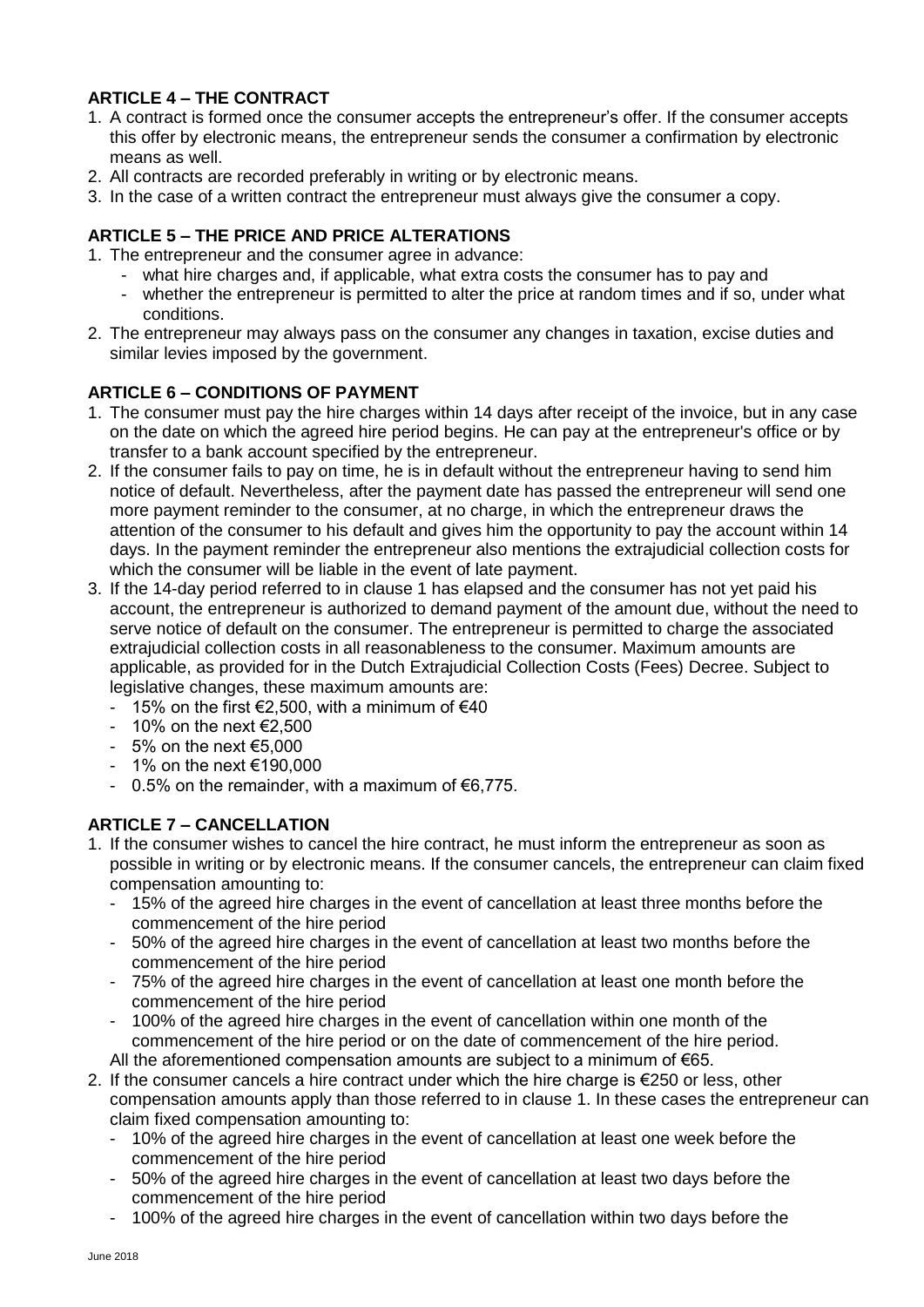commencement of the hire period

- 3. The entrepreneur may cancel a hire contract pertaining to open sailing and/or motor boats for which the period is not more than two days. If he does not inform the consumer of this in writing in good time, the entrepreneur is obliged to pay the consumer 25% of the amount due in hire charges.
- 4. If the consumer cancels a hire contract, he can ask the entrepreneur to allow another person to take over the contract. If the entrepreneur agrees, the consumer has to pay amendment charges amounting to 10% of the agreed hire charges with a minimum of €45.50 and a maximum of €113.50.

## **ARTICLE 8 - THE ENTREPRENEUR'S OBLIGATIONS**

- 1. The entrepreneur makes the vessel available to the consumer at the start of the hire period. The entrepreneur ensures the vessel is in good condition, that it can serve the purpose for which it is intended, and that it is fitted with reliable safety equipment that is suitable for the agreed sailing area.
- 2. The entrepreneur is obliged to insure the vessel adequately on behalf of the consumer against thirdparty liability, hull damage and theft. This insurance applies only to the use of vessel in the sailing area agreed on between the entrepreneur and the consumer. The insurance includes a reasonable excess that is in line with the value of the vessel.
- 3. Before the consumer departs in the vessel the parties record the condition of the vessel in a list of defects that is then signed by both parties. The entrepreneur gives the consumer a copy of the signed list of defects.
- 4. The entrepreneur gives the consumer a copy of the inventory list before the consumer departs in the vessel.
- 5. At the end of the hire period the entrepreneur receives the vessel at the agreed place and time, unless otherwise agreed with the consumer.
- 6. The entrepreneur ensures that the required telephone numbers, including emergency numbers, are available on board the vessel.

### **ARTICLE 9 - THE CONSUMER'S OBLIGATIONS**

- 1. The consumer needs to have adequate sailing skills. If the consumer does not have the relevant CWO diploma (issued by the Committee for Water Sports Training), or an equivalent diploma at the discretion of the entrepreneur, the consumer must be at least 18 years old. This age limit of 18 does not apply to open sailing boats or motor boats.
- 2. The consumer has to ensure that the crew required for the voyage refrains from excessive use of alcohol and/or drugs during the voyage.
- 3. The consumer has to comply with the entrepreneur's instructions with regard to the maintenance of the vessel and to the preservation of the entrepreneur's rights. This includes prohibiting departure from or return to the marina, and an order to sail immediately to a mooring designated by the entrepreneur because of poor weather conditions and/or excessive use of alcohol and/or drugs.
- 4. Before departing in the vessel the consumer gets an inventory list from the entrepreneur. The consumer is obliged to check whether the inventory on this list is present on board the vessel. He also has to check whether the vessel is equipped with safety equipment suitable for the sailing area in question.
- 5. If the inventory on board does not correspond with the inventory stated in the inventory list, or if the safety equipment is incomplete or defective, the consumer must inform the entrepreneur of this prior to departure. This does not affect the entrepreneur's obligation on the grounds of Article 8 clause 1.
- 6. Before departing in the vessel the consumer has to sign the list of defects to signify that it is correct.
- 7. The consumer is to use the vessel with due care and as a good skipper and in accordance with the intended purpose. The consumer may not alter the vessel in any way or put the vessel at anyone else's disposal without the written permission of the entrepreneur.
- 8. At the end of the hire period, the consumer hands over the vessel to the entrepreneur at the agreed time and place and in the same state in which he received it.
- 9. The costs directly related to the use of the vessel, such as fees for harbours, bridges, quays, locks and mooring, and the fuel costs, are for the consumer's account.
- 10. The consumer requires the entrepreneur's permission before repairs are carried out. The entrepreneur repays the costs of the repairs to the consumer if specified invoices are submitted.
- 11. The costs of normal maintenance and repair of defects are at the expense of the entrepreneur.
- 12. The consumer must inform the entrepreneur as soon as possible of damage of any sort, and of any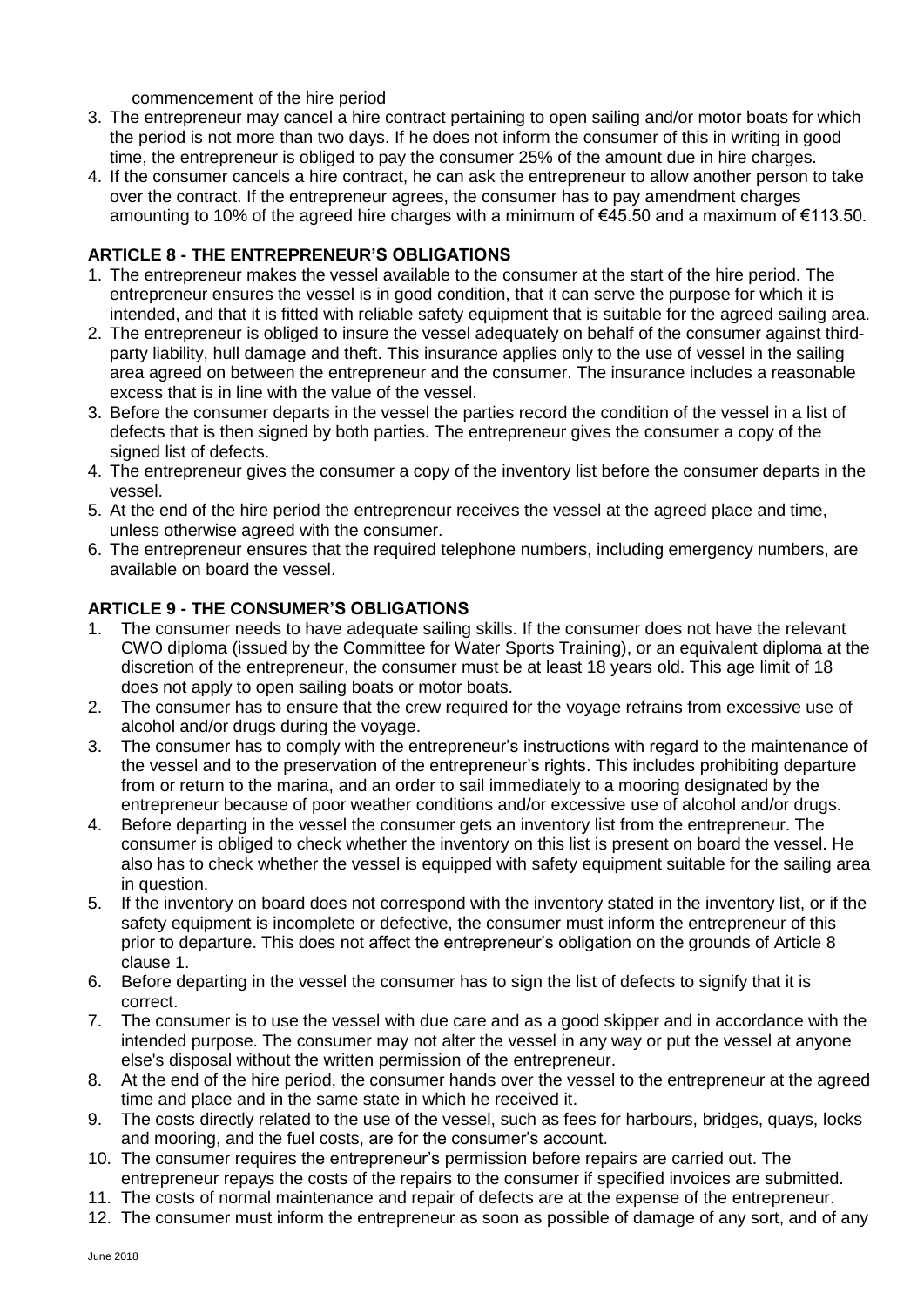facts and/or circumstances which could reasonably lead to damage.

## **ARTICLE 10 – LIABILITY**

- 1. The consumer is liable for damage and/or loss of the vessel in the period in which he has hired the vessel. That applies only to damage and/or loss that is not covered by the insurance. The consumer is not liable if he can demonstrate that the damage and/or loss has not been caused by him or by one his party, or cannot be attributed to him or one of his party. The term damage also refers to consequential loss.
- 2. The consumer is always liable for damage or consequential loss that he has caused, if:
	- he has knowingly used the vessel outside the sailing area agreed with the entrepreneur and/or
	- he knowingly fails to comply with the entrepreneur's instructions for preserving the entrepreneur's rights.

This liability is limited to an amount of €500 plus the excess and applies regardless of the vessel insurance.

3. The entrepreneur is not liable for damage to property or for any personal injury/accident unless the damage and/or that injury/accident is a direct consequence of a defect in the hired vessel.

# **ARTICLE 11 – NON-COMPLIANCE WITH THE CONTRACT**

- 1. If the entrepreneur does not comply with his obligations in respect of the hire contract, the consumer can terminate the hire contract without judicial intervention. The entrepreneur must in that case immediately pay back everything that the consumer already paid.
- 2. The consumer is can also claim compensation for any damage he has suffered, unless the fault cannot be attributed to the entrepreneur.
- 3. The above-mentioned does not apply if the entrepreneur offers an alternative that is reasonable for both parties.
- 4. If the consumer returns the vessel at a later time than was agreed and/or at a place other than the agreed place, the entrepreneur is entitled to increase the hire charges proportionally and to receive payment for further damage or consequential loss. This right is inapplicable if the late return of the vessel and/or the different return location cannot be attributed to the consumer.
- 5. If the consumer does not return the vessel in the same state as when he received it, or if he has not acted in accordance with Article 9 of these Terms and Conditions, the entrepreneur is entitled to restore the vessel to such state, at the consumer's expense. The consumer does not have to pay the remediation costs to the extent that they are covered by the insurance, or in a situation such as that referred to in Article 10 clause 2.

# **ARTICLE 12 – COMPLAINTS**

- 1. If the consumer has any complaints about the implementation of the contract, he has to notify the entrepreneur of them in writing or by electronic means within a reasonable (appropriate) time after he has or could have identified the faults, giving a full and detailed description of the complaints.
- 2. If the consumer has any complaints about an invoice, he must notify the entrepreneur of them, preferably by letter or by electronic means within an appropriate time after he has received the invoice, giving a full and detailed description of the complaints.
- 3. If the consumer does not submit the complaint punctually, he risks losing his rights in that respect. If the consumer cannot reasonably be blamed for his failure to submit the complaint punctually, he retains his rights.
- 4. If it is clear that the complaint cannot be settled amicably, a dispute exists.

# **ARTICLE 13 - SETTLEMENT OF DISPUTES**

- 1. If the consumer and the entrepreneur have a dispute, each of them may submit the dispute to the Water Recreation Disputes Settlement Committee, Bordewijklaan 46, Postbus 90600, 2509 LP Den Haag (www.sgc.nl). The following conditions apply in that case:
	- a. The dispute relates to the formation or execution of a contract between the entrepreneur and the consumer.
	- b. The contract relates to services or goods that the entrepreneur is going to deliver or has delivered to the consumer.
	- c. These General Terms and Conditions are applicable to the contract.
- 2. The Disputes Committee hears a dispute only if:
	- a. the consumer has first submitted his complaint to the entrepreneur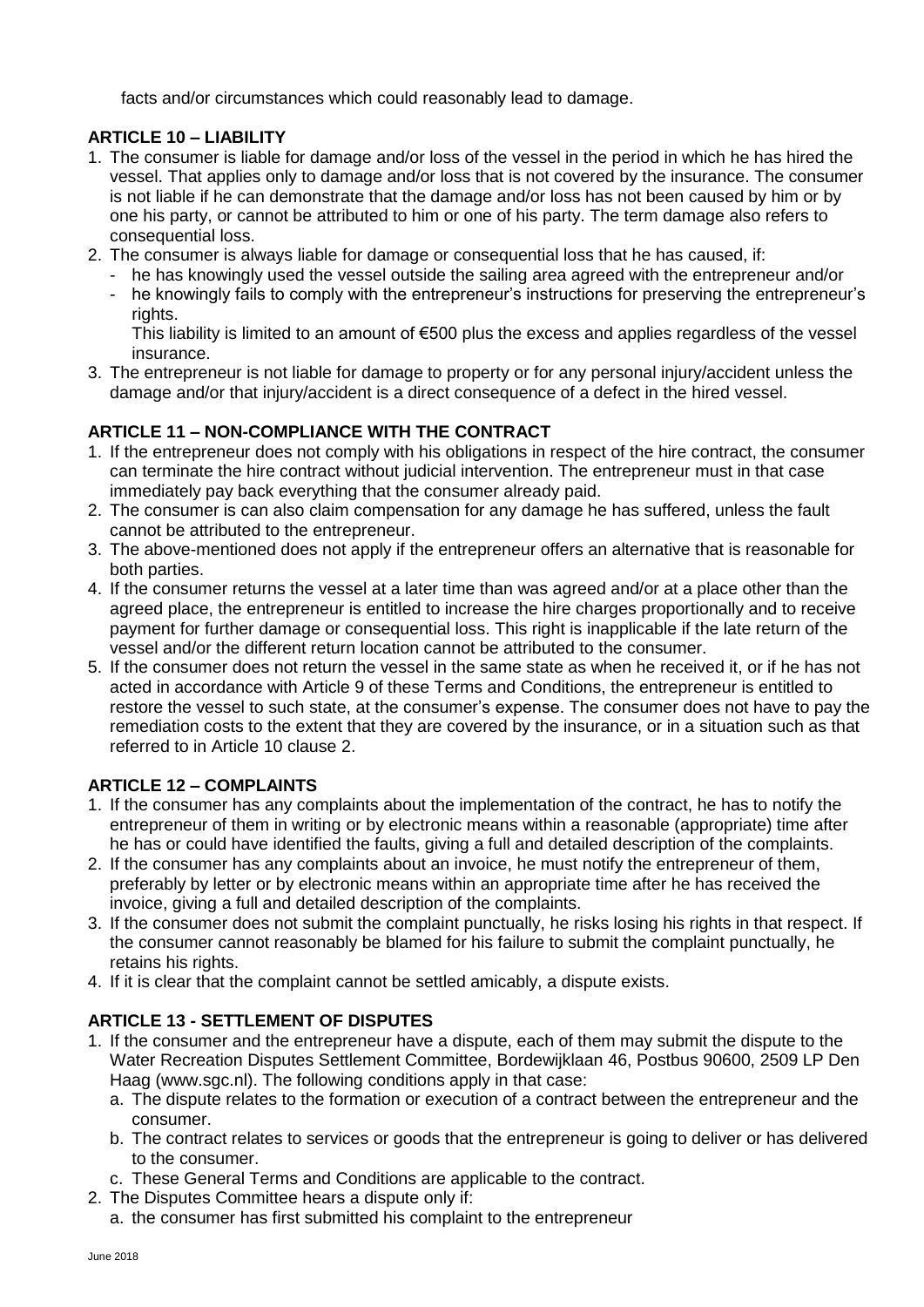- b. the entrepreneur and the consumer have not been able to reach an amicable solution
- c. the dispute has been submitted to the Disputes Committee within 12 months after the consumer has submitted his complaint to the entrepreneur
- d. the dispute has been submitted to the Committee in the form of a letter or in another form determined by the Committee.
- 3. In principle, the Disputes Committee hears only disputes that have a financial interest of up to €14,000. If a dispute has a financial interest of more than €14,000, the Committee can hear it only if both parties consent to this explicitly.
- 4. If a consumer submits a dispute to the Disputes Committee, the entrepreneur is obliged to accept the fact. If the entrepreneur wishes to submit a dispute to the Disputes Committee, he must ask the consumer to notify him within five weeks as to whether the consumer consents to this. To that end, the entrepreneur must state that if the consumer does not respond within those five weeks, the entrepreneur may start legal proceedings.
- 5. When hearing the dispute and making its award the Disputes Committee follows the rules and regulations applicable to the Committee. These rules and regulations will be sent to the consumer and/or the entrepreneur on request. The Disputes Committee makes its awards in the form of a binding opinion. A fee is due for a dispute to be heard. Only the court and the aforementioned Disputes Committee are competent to take cognizance of disputes between the entrepreneur and the consumer.

### **ARTICLE 14 – COMPLIANCE GUARANTEE**

- 1. HISWA Association warrants that its members will comply with the binding opinions of the Disputes Committee. This does not apply if a member decides within two months after the opinion has been sent to submit it to the court for a review. If the opinion is maintained after the court review and if the ruling to that effect is irrevocable, the guarantee applies once again.
- 2. For each binding opinion HISWA Association pays a maximum of €10,000 to the consumer. This applies also if in accordance with the binding opinion the consumer is to get more than €10,000 from the entrepreneur. In that case the consumer receives €10,000 from HISWA Association, and HISWA Association is obliged to make every effort to ensure that the entrepreneur pays the rest.
- 3. To be eligible for this guarantee the consumer must ask HISWA Association in writing for it. He also has to transfer to HISWA Association the claim he has against the entrepreneur. If the claim is greater than €10,000, the consumer has to transfer, in principle, only that part of the claim that is under €10,000. But if the consumer so wishes, he can also transfer that part of the claim that is in excess of €10,000. HISWA Association will then claim payment thereof from the entrepreneur in its own name and for its own expense. Should HISWA Association succeed, it will pay out the amount to the consumer.
- 4. HISWA Association does not issue a compliance guarantee if any of the following situations exists before the consumer has completed the formal intake requirements for the dispute to be heard by the Disputes Committee:
	- a. The entrepreneur has been granted a moratorium on payments.
	- b. The entrepreneur has been declared bankrupt.
	- c. The business activities of the entrepreneur have effectively been terminated.

The determining factor for this situation is the date on which the cessation of operations has been entered in the trade register, or an earlier date if HISWA Association can demonstrate that the business operations actually terminated earlier.

The formal intake requirements are taken to mean the actions that the consumer takes to get the dispute heard by the Disputes Committee. These include paying the amount of the complaint, sending in a completed and signed questionnaire, and making a deposit payment if applicable.

### **ARTICLE 15 - DEVIATIONS FROM THE TERMS AND CONDITIONS**

Additions to or deviations from these General Terms and Conditions are permitted only if they are not to the detriment of the consumer and have been documented in writing or in such a way that it is easy for the consumer to store them in an accessible manner on a durable data carrier.